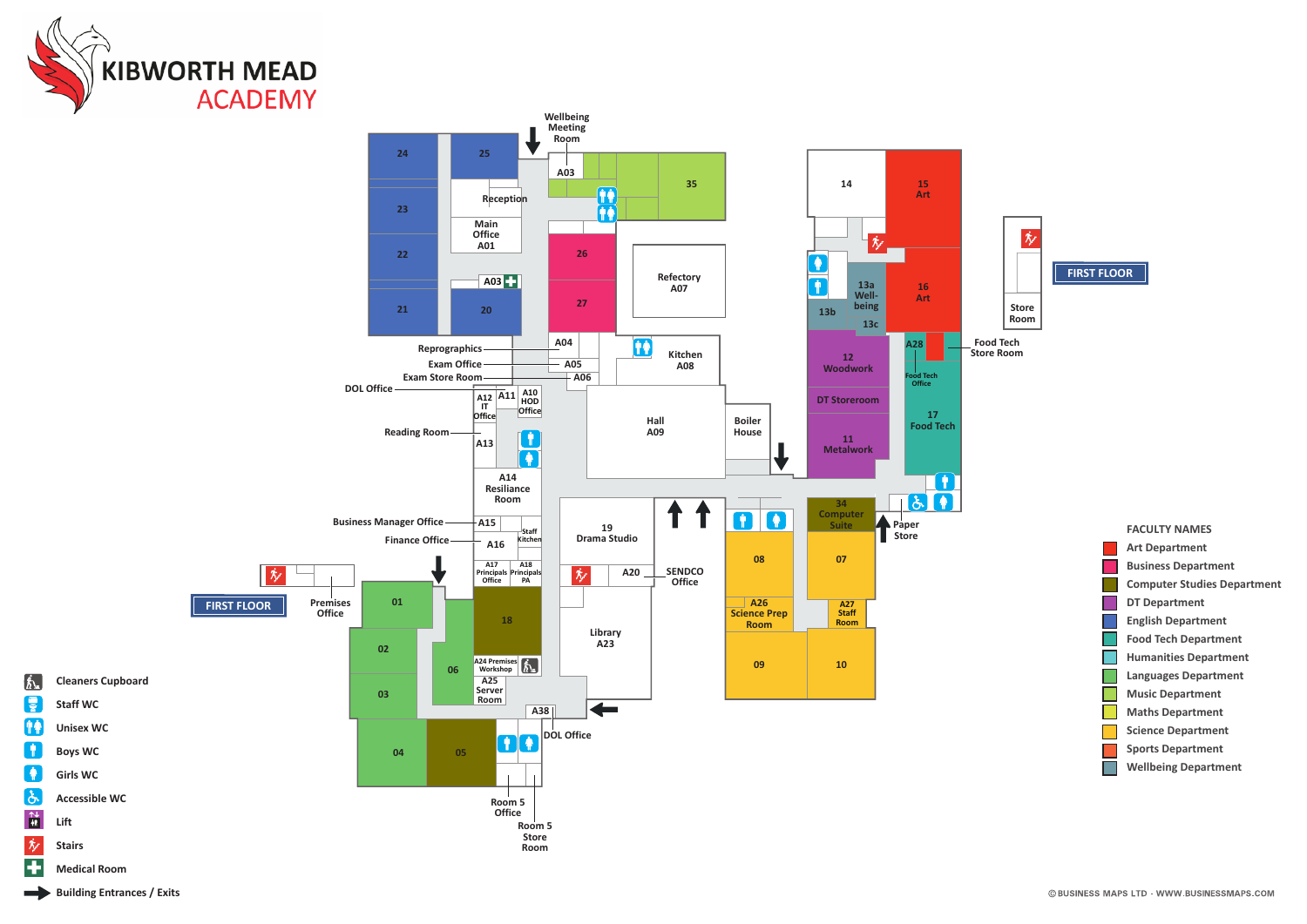



**FIRST FLOOR** 





**Cleaners Cupboard** 

Staff WC

**Unisex WC** 

**Boys WC** 

**Girls WC** 

Lift

**Stairs** 

**Accessible WC** 

 $\int_{\Omega}$ 

ę

仲帝

 $\overline{\mathbf{r}}$ 

 $\sqrt{ }$ 

 $\mathbf{\hat{c}}$ 

 $\frac{\uparrow\downarrow}{\uparrow\uparrow}$ 

 $\dot{\mathcal{N}}$ 

Ŧ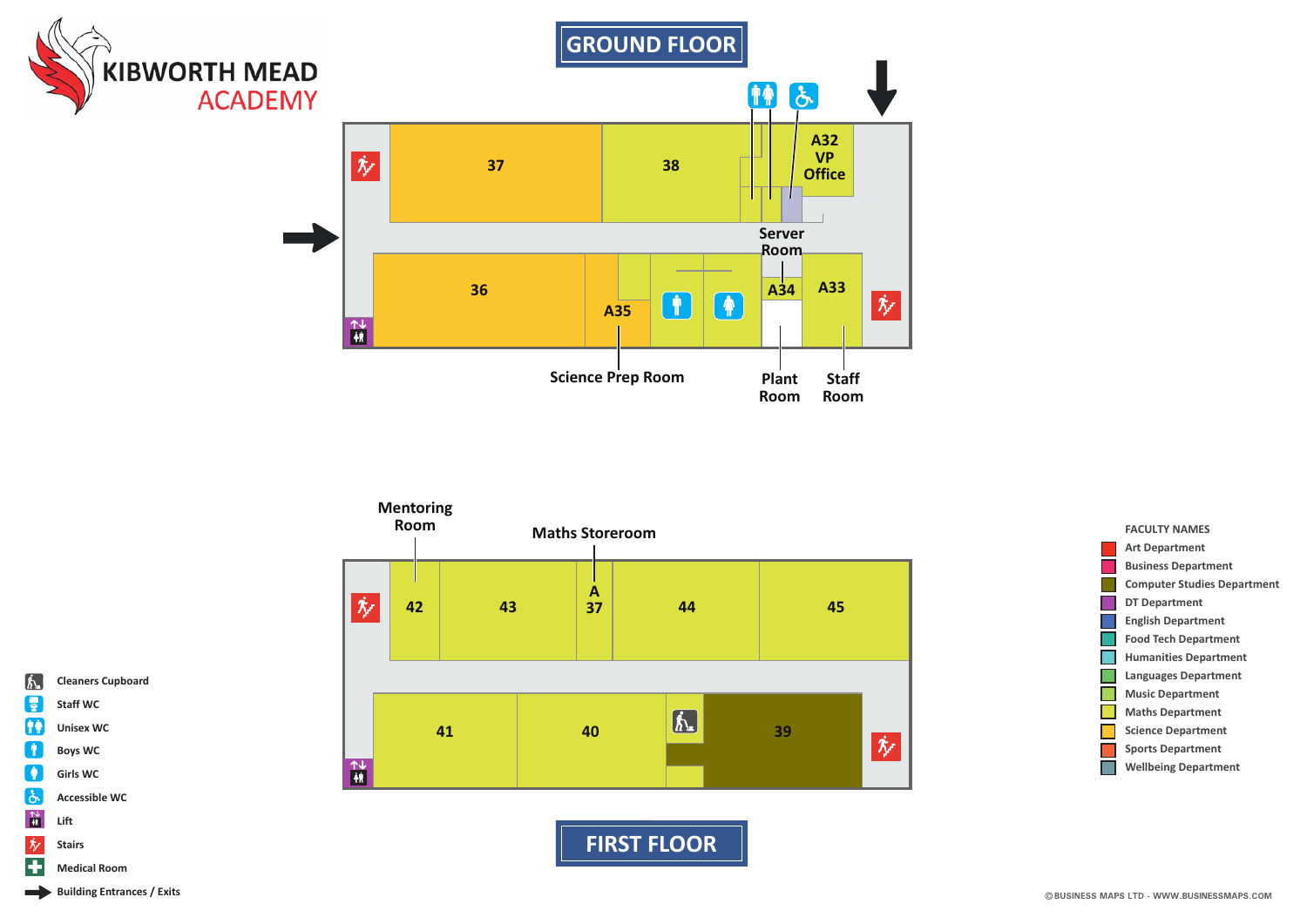

## **FIRST FLOOR**

**Plant Room**



**FACULTY NAMES Art Department Business Department Computer Studies Department DT Department English Department Food Tech Department Humanities Department Languages Department Music Department Maths Department Science Department** П **Sports Department Wellbeing DepartmentI** 

**Cleaners Cupboard**

**Staff WC Unisex WC Boys WC Girls WC Accessible WC**

 $\int_{\Omega}$ ę 仲帝  $\overline{\mathbf{r}}$ 

 $\sqrt{ }$  $\mathbf{\hat{c}}$  $\frac{\uparrow\downarrow}{\uparrow\uparrow}$  $\dot{\mathcal{N}}$ 重

**Lift Stairs Medical Room**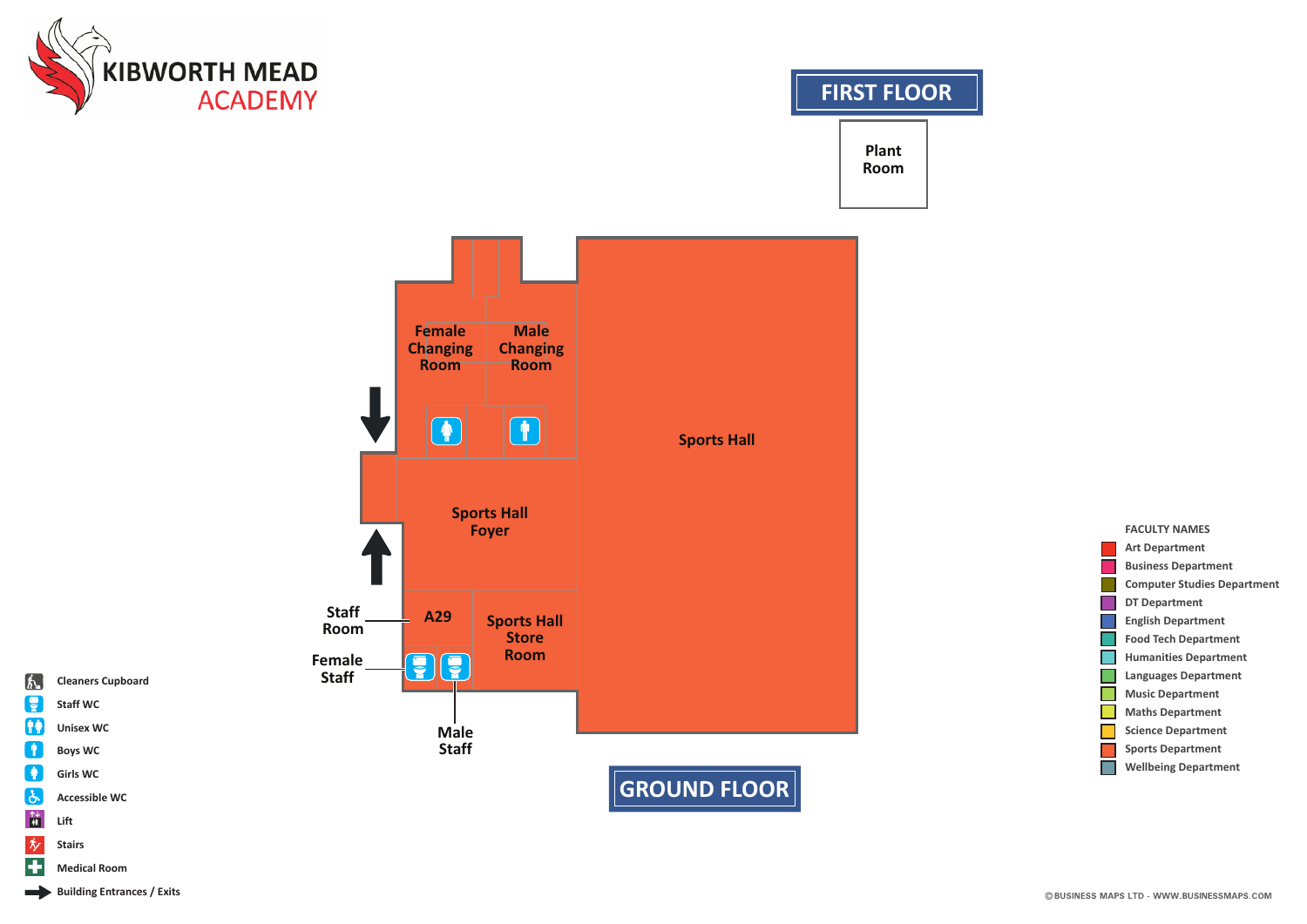



**GROUND FLOOR**



- Ŧ **Medical Room**
- Building Entrances / Exits

## **FACULTY NAMES Art Department Business Department** m. **Computer Studies Department** × **DT Department English Department Food Tech Department Humanities Department**  $\blacksquare$ **Languages Department Music Department**  $\blacksquare$ **Maths Department Science Department** F. **Sports Department Wellbeing Department** $\mathcal{C}^{\mathcal{A}}$

## © BUSINESS MAPS LTD - WWW.BUSINESSMAPS.COM